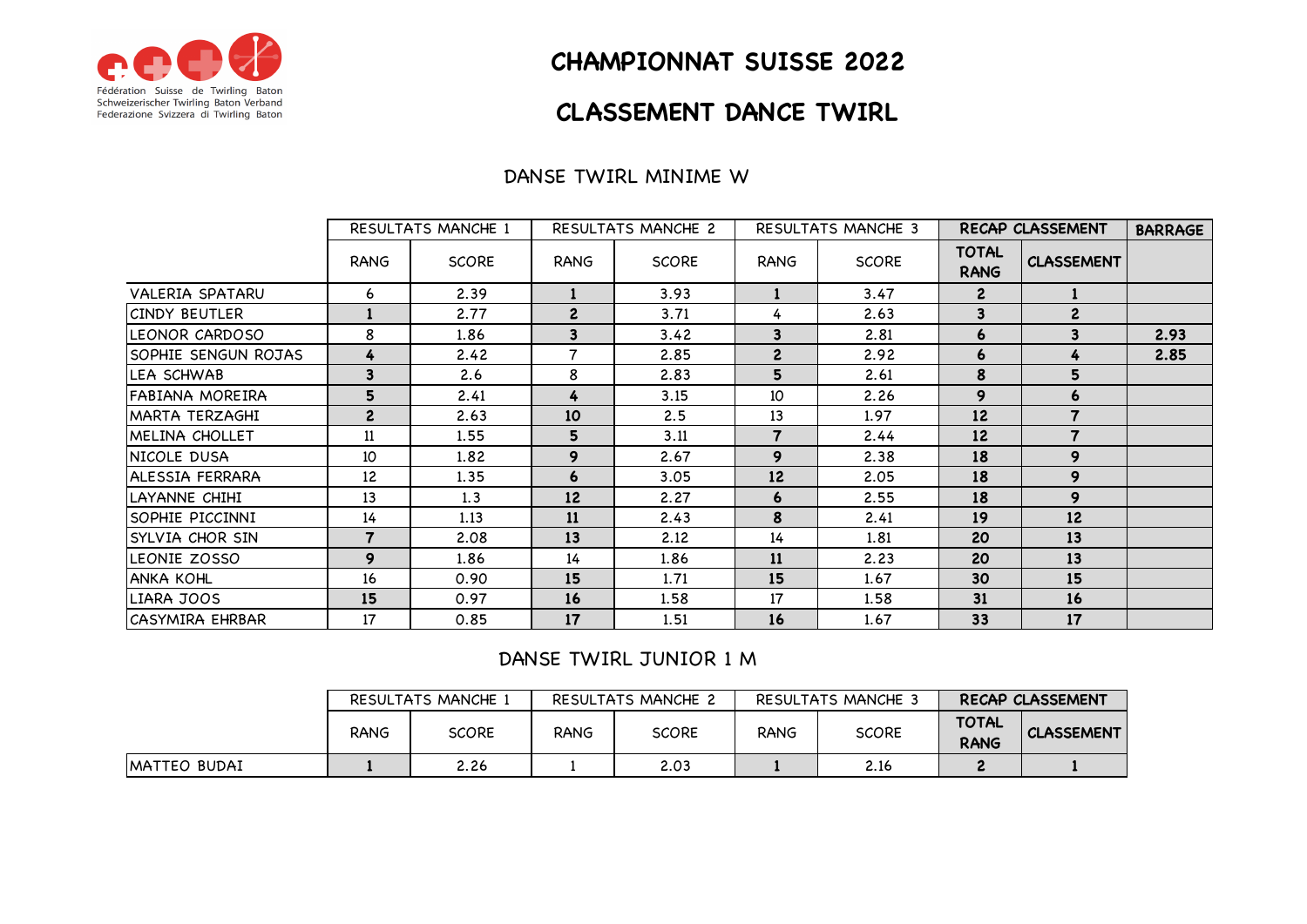

# **CHAMPIONNAT SUISSE 2022**

### **CLASSEMENT DANCE TWIRL**

|                       | <b>RESULTATS MANCHE 1</b> |              | <b>RESULTATS MANCHE 2</b> |              | <b>RESULTATS MANCHE 3</b> |              | <b>RECAP CLASSEMENT</b> |                         |
|-----------------------|---------------------------|--------------|---------------------------|--------------|---------------------------|--------------|-------------------------|-------------------------|
|                       | RANG                      | <b>SCORE</b> | <b>RANG</b>               | <b>SCORE</b> | <b>RANG</b>               | <b>SCORE</b> |                         | OTAL RAN CLASSEMENT     |
| THALIA DE OLIVEIRA    | $\overline{c}$            | 4.11         | 1                         | 5.91         | $\mathbf{1}$              | 4.80         | $\mathbf{2}$            |                         |
| CHRISTINA LEBRET      | $\mathbf{1}$              | 4.12         | 3                         | 4.35         | $\overline{2}$            | 3.95         | 3                       | $\overline{2}$          |
| MYRINE GINTZBURGER    | 3                         | 3.89         | $\overline{2}$            | 5.00         | $\mathbf{2}$              | 3.95         | 4                       | $\overline{\mathbf{3}}$ |
| LOU ROSE SAVARY       | 5                         | 3.60         | 9                         | 3.39         | 4                         | 3.38         | 9                       | 4                       |
| GIULIA GIUDITTA       | 6                         | 3.53         | 4                         | 4.15         | 5                         | 3.36         | 9                       | 4                       |
| ALIZEE BONARDO        | 4                         | 3.61         | 8                         | 3.59         | 10                        | 3.04         | 12                      | 6                       |
| <b>AUDREY BEUTLER</b> | 7                         | 3.48         | 5                         | 3.81         | $\overline{7}$            | 3.18         | 12                      | 6                       |
| EMMA VELIKOVIC        | 9                         | 3.38         | 6                         | 3.75         | 6                         | 3.22         | 12                      | 6                       |
| EMMA TERZAGHI         | 8                         | 3.46         | $\overline{7}$            | 3.67         | 8                         | 3.15         | 15                      | 9                       |
| MALIA DESARZENS       | 16                        | 1.63         | 11                        | 3.03         | 9                         | 3.05         | 20                      | 10                      |
| EILEEN LA FRAMBOISE   | 10                        | 2.83         | 12                        | 2.83         | 11                        | 2.67         | 21                      | 11                      |
| CARLOTTA BOCCA        | 12                        | 2.11         | 10                        | 3.25         | 12                        | 2.66         | 22                      | 12                      |
| STELLA ISENEGGER      | 11                        | 2.75         | 15                        | 1.96         | 13                        | 2.34         | 24                      | 13                      |
| ANA KOLLY             | 14                        | 1.71         | 13                        | 2.48         | 14                        | 2.20         | 27                      | 14                      |
| EUPHELYA EHRBAR       | 13                        | 1.92         | <b>16</b>                 | 1.78         | 16                        | 1.90         | 29                      | 15                      |
| ANGELIKA DIETRICH     | 15                        | 1.66         | 14                        | 2.03         | 19                        | 1.50         | 29                      | 15                      |
| MELISSA MARTINS       | 17                        | 1.58         | 17                        | 1.63         | 15                        | 2.08         | 32                      | 17                      |
| LEONITA AZIRI         | 18                        | 1.31         | 18                        | 1.53         | 17                        | 1.75         | 35                      | 18                      |
| LINA BEN BRAHIM       | 100                       | <b>DNS</b>   | 19                        | 1.09         | 18                        | 1.59         | 37                      | 19                      |

#### DANSE TWIRL JUNIOR 1